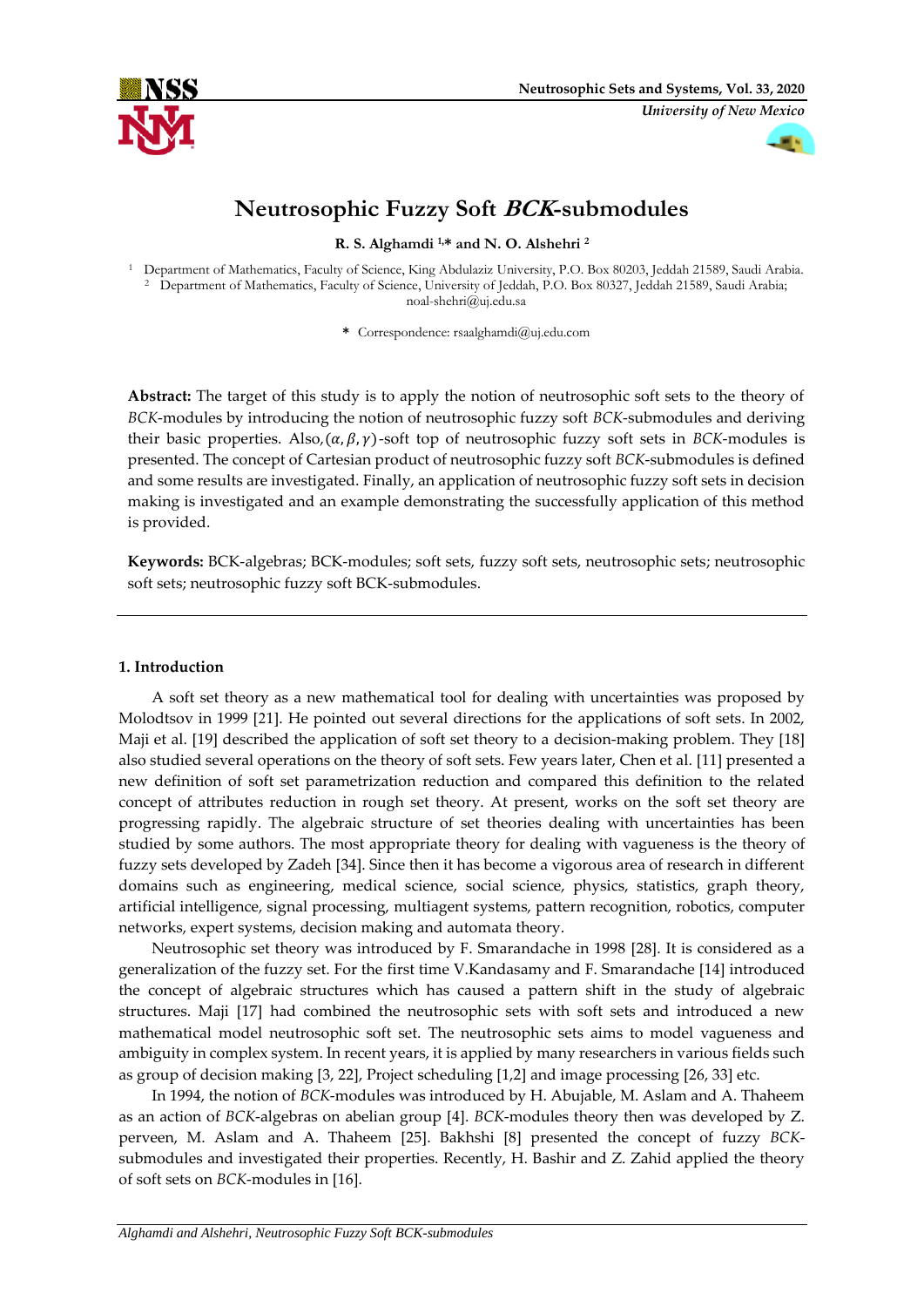In this paper, the concept of neutrosophic fuzzy soft *BCK*-submodules of *BCK*-algebra will be introduced and some related properties will be established. Also,  $(\alpha, \beta, \gamma)$ -soft top of neutrosophic fuzzy soft sets in *BCK*-modules will be presented. We will define the concept of Cartesian product of neutrosophic fuzzy soft *BCK*-submodules and investigate some results. Finally, an application of neutrosophic fuzzy soft sets in decision making is going to be investigated and an example demonstrating the successfully application of this method will be given.

This paper is classified as follows. Section 2 gives a brief introduction of neutrosophic fuzzy set, neutrosophic fuzzy soft set, *BCK*-algebra and *BCK*-submodule. The notion of neutrosophic fuzzy soft *BCK*-submodules and some related results are introduced in section 3. The concept of Cartesian product of neutrosophic fuzzy soft *BCK*-submodules and some properties are obtained in section 4. Section 5 investigates the application of neutrosophic fuzzy soft set in group decision making problems. Finally, in section 6 conclusion is given.

#### **2. Preliminaries**

In this section, some preliminaries from the soft set theory, neutrosophic soft sets, *BCK*-algebras and *BCK*-modules are induced.

**Definition 2.1.[21]** Let U be an initial universe and E be a set of parameters. Let  $P(U)$  denote the power set of U and let A be a nonempty subset of E. A pair  $F_A = (F, A)$  is called a soft set over U, where  $A \subseteq E$  and  $F : A \to P(U)$  is a set-valued mapping, called the approximate function of the soft set  $(F, A)$ . It is easy to represent a soft set  $(F, A)$  by a set of ordered pairs as follows:  $(F, A) = \{(x, F(x)) : x \in A\}$ 

Neutrosophic set is a generalization of the fuzzy set especially of intuitionistic fuzzy set. The intuitionistic fuzzy set has the degree of non-membership as introduced by K. Atanassov [7]. Smarandache in 1998 [28] has introduced the degree of indeterminacy as an independent component and defined the neutrosophic set on three components: truth, indeterminacy and falsity.

**Definition 2.2.[28]** A neutrosophic set A on the universe of discourse U is defined as  $A =$  $\{(x, T_A(x), I_A(x), F_A(x)), x \in U\}$  where  $T_A: U \to ] -0, 1 + [$  is a truth membership function,  $I_A: U → ] - 0, 1 + [$  is an indeterminate membership function, and  $F_A: U → ] - 0, 1 + [$  is a false membership function and  $0 - \leq T_A(x) + I_A(x) + F_A(x) \leq 3 +$ .

From philosophical point of view, the neutrosophic set takes the value from real standard or nonstandard subsets of  $]-0,1 +[$ . But in real life application in scientific and engineering problems it is difficult to use neutrosophic set with value from real standard or non-standard subset of  $]-0,1+[$ . Hence, we consider the neutrosophic set which takes the value from the subset of  $[0, 1]$ .

**Definition 2.3.[17]** Let *U* be an initial universe set and *E* be a set of parameters. Consider  $A \subset$ E. Let  $P(U)$  denotes the set of all neutrosophic sets of U. The collection  $(F, A)$  is termed to be the neutrosophic soft set (NSS) over U, where F is a mapping given by  $F : A \rightarrow P(U)$ .

**Definition 2.4.[17]** Let  $(F, A)$  and  $(G, B)$  be two neutrosophic soft sets over the common universe *U*. (*F*, *A*) is said to be neutrosophic soft subset of (*G*, *B*) if  $A \subset B$ , and  $T_{F(e)}(x) \le$  $T_{G(e)}(x), I_{F(e)}(x) \le I_{G(e)}(x), F_{F(e)}(x) \ge F_{G(e)}(x), \forall e \in A, x \in U$ . We denote it by  $(F, A) \subseteq (G, B)$ .

**Definition 2.5. [17]** The complement of a neutrosophic soft set  $(F, A)$  denoted by  $(F, A)^c$  and is defined as  $(F, A)^c = (F^c, \sim A)$ , where  $F^c$ :  $\sim A \rightarrow P(U)$  is a mapping given by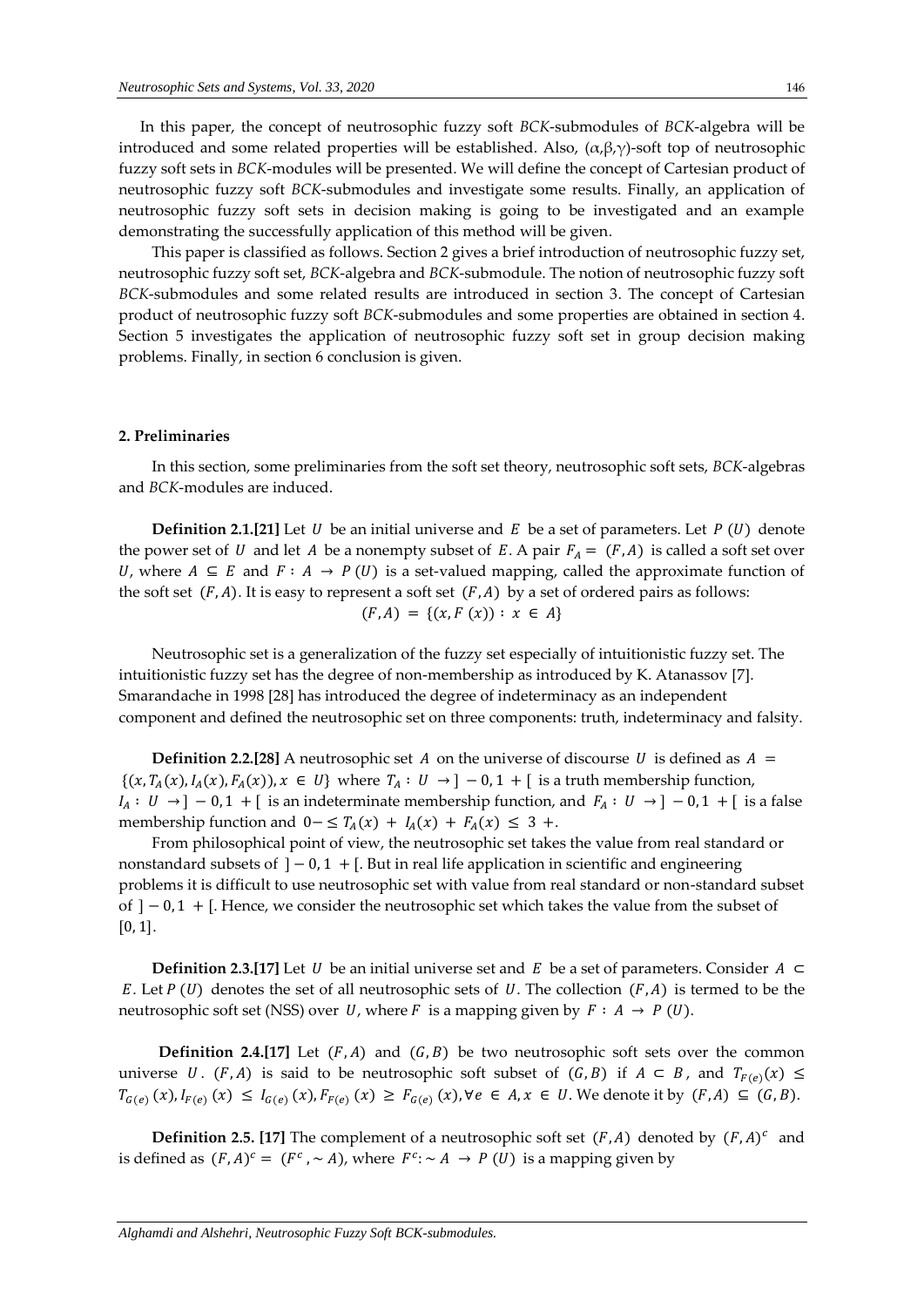$$
F^c(e) = (T_F c_{(e)} = F_{F(e)}, I_F c_{(e)} = I_{F(e)}, F_F c_{(e)} = T_{F(e)})
$$
 for all  $e \in A$ 

**Definition 2.6.[12,13]** An algebra  $(X,*,0)$  of type  $(2,0)$  is called *BCK*-algebra if it is satisfying the following axioms:

(BCK-1)  $((x * y) * (x * z)) * (z * y) = 0,$  $(BCK-2)$   $(x * (x * y)) * y = 0$ ,  $(BCK-3)$   $x * x = 0$ ,  $(BCK-4)$  0 \*  $x = 0$ , (BCK-5)  $x * y = 0$  and  $y * x = 0$  imply  $x = y$ , for all  $x, y, z \in X$ .

A partial ordering "  $\leq$  " is defined on X by  $x \leq y \Leftrightarrow x * y = 0$ . A BCK-algebra X is said to be bounded if there is an element  $1 \in X$  such that  $x \le 1$ , for all  $x \in X$ , commutative if it satisfies the identity  $x \wedge y = y \wedge x$ , where  $x \wedge y = y * (y * x)$ , for all  $x, y \in X$  and implicative if  $x * (y * x) = x$ , for all  $x, y \in X$ .

**Definition 2.7.[4]** Let *X* be a *BCK*-algebra. Then by a left *X*-module (abbreviated *X*-module), we mean an abelian group M with an operation  $X \times M \rightarrow M$  with  $(x, m) \mapsto xm$  satisfies the following axioms for all  $x, y \in X$  and  $m, n \in M$ :

(i)  $(x \wedge y)m = x(ym)$ , (ii)  $x(m + n) = xm + xn,$ (iii)  $0m = 0$ .

A subgroup  $N$  of a  $BCK$ -module  $M$  is called submodule of  $M$  if  $N$  is also a  $BCK$ -module.

**Definition 2.8.[8]** Let  $X$  be a  $BCK$ -algebra. A subset  $N$  of a  $BCK$ -module  $M$  is a  $BCK$ submodule of M if and only if  $n_1 - n_2 \in N$  and  $xn \in N$  for all  $n, n_1, n_2 \in N$  and  $x \in X$ .

Moreover, if X is bounded and M satisfies  $1m = m$ , for all  $m \in M$ , then M is said to be unitary. A mapping  $\mu : X \to [0, 1]$  is called a fuzzy set in a *BCK*-algebra *X*. For any fuzzy set  $\mu$  in X and any  $t \in [0, 1]$ , we define set  $U(\mu; t) = \mu_t = \{x \in X | \mu(x) \geq t\}$ , which is called an upper  $t$ -level cut of  $\mu$ .

**Definition 2.9.[8]** A fuzzy subset  $\mu$  of *M* is said to be a fuzzy *BCK*-submodule if for all  $m, m_1, m_2 \in M$  and  $x \in X$ , the following axioms hold:

(FBCKM1)  $\mu(m_1 + m_2) \geq \min{\mu(m_1), \mu(m_2)},$ (FBCKM2)  $\mu(-m) = \mu(m)$ , (FBCKM3)  $\mu(xm) \geq \mu(m)$ .

**Definition 2.10.[16]** A soft set  $(F, A)$  over a *BCK*-module *M* is said to be a soft *BCK*-submodule over *M* if for all  $\varepsilon \in A$ ,  $F(\varepsilon)$  is a *BCK*-submodule of *M*.

#### **3. Neutrosophic fuzzy soft** *BCK***-submodules**

In this section, we introduce the notion of neutrosophic fuzzy soft *BCK*-submodules and some related results.

**Definition 3.1.** A neutrosophic fuzzy soft set  $(F, A)$  over a *BCK*-module *M* in a *BCK*-algebra *X* is said to be a neutrosophic fuzzy soft *BCK*-submodule over *M* if for all  $m, m_1, m_2 \in M$ ,  $x \in X$  and  $\varepsilon \in A$  the following axioms hold:

(NFSS1)  $T_{F(\varepsilon)}(m_1 + m_2) \ge \min\{T_{F(\varepsilon)}(m_1), T_{F(\varepsilon)}(m_2)\},$ 

$$
I_{F(\varepsilon)}(m_1 + m_2) \geq \min\{I_{F(\varepsilon)}(m_1), I_{F(\varepsilon)}(m_2)\},
$$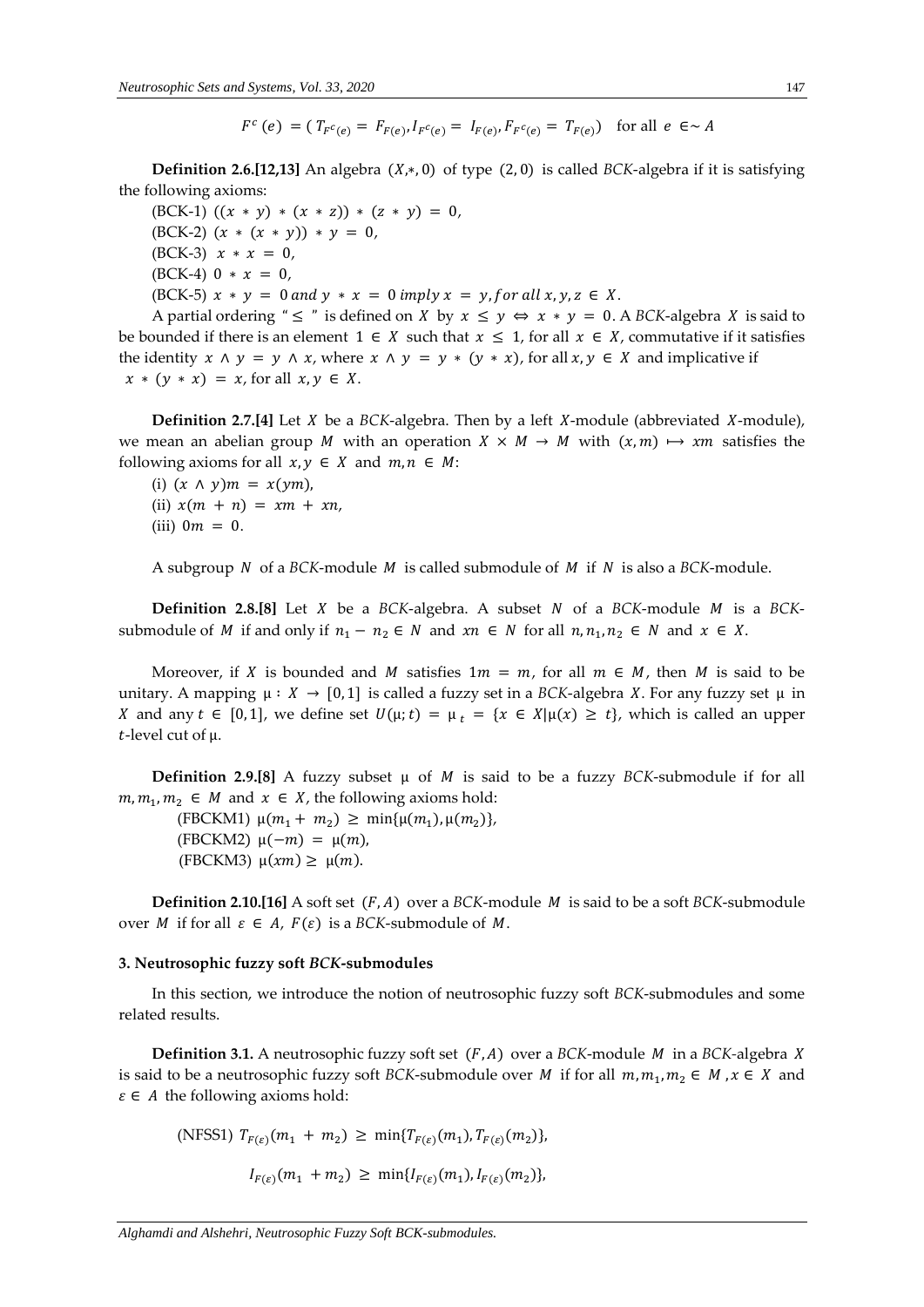$F_{F(\varepsilon)}(m_1 + m_2) \leq \max\{F_{F(\varepsilon)}(m_1), F_{F(\varepsilon)}(m_2)\},$ 

(NFSS2) 
$$
T_{F(\varepsilon)}(-m) = T_{F(\varepsilon)}(m)
$$
,  $I_{F(\varepsilon)}(-m) = I_{F(\varepsilon)}(m)$ ,  $F_{F(\varepsilon)}(-m) = F_{F(\varepsilon)}(m)$ ,

(NFSS3)  $T_{F(\varepsilon)}(xm) \ge T_{F(\varepsilon)}(m)$ ,  $I_{F(\varepsilon)}(xm) \ge I_{F(\varepsilon)}(m)$ ,  $F_{F(\varepsilon)}(xm) \le F_{F(\varepsilon)}(m)$ .

**Example 3.2.** Let  $X = \{0, a, b, c, d, 1\}$  be a set with a binary operation  $*$  defined in Table 1, then  $(X,*, 0)$  forms a bounded commutative, non-implicative *BCK*-algebra (see [20]).  $(M,+)$  forms a commutative group defined in Table 2 where  $M = \{0, a, c, d\}$  be a subset of X. Consequently, M forms an  $X$ -module (see [15]).

| $\ast$     | 0 | а          | b | $\sqrt{ }$<br>U | и |   |                 |        |            |                 |                 | Λ               |   | a | С      | и          |
|------------|---|------------|---|-----------------|---|---|-----------------|--------|------------|-----------------|-----------------|-----------------|---|---|--------|------------|
| 0          |   |            | 0 |                 |   |   |                 |        |            |                 |                 | O               |   |   |        |            |
| a          | а | 0          | 0 | а               | 0 |   |                 |        | a          | С               | a               | a               | U | a |        | a          |
| b          | b | а          | 0 | b               | а | U |                 | .,     | a          | $\sqrt{2}$<br>◡ | α               | b               | O | a |        | a          |
| $\sqrt{ }$ | С | $\sqrt{ }$ | C |                 |   |   | a               | а      |            | а               | $\sqrt{ }$<br>U | $\sqrt{ }$<br>◡ |   |   | r<br>u | $\sqrt{ }$ |
| U<br>d     | a | U<br>С     | с | а               | 0 |   | $\sqrt{ }$<br>u | r<br>u | а          | υ               | a               | a               | O | a | С      | а          |
|            |   |            | r |                 |   |   |                 | u      | $\sqrt{ }$ | а               | O               | ◢               |   | a | ◠      | и          |
|            |   | d          |   | b               | a |   |                 |        |            |                 |                 |                 |   |   |        |            |



Let  $A = \{0, a\}$ . Define a neutrosophic fuzzy soft set  $(F, A)$  over M as shown in Table 4.

| (F, A)     | 0       | a   | C   | d       |
|------------|---------|-----|-----|---------|
| $T_{F(0)}$ | 0.9     | 0.7 | 0.8 | 0.7     |
| $I_{F(0)}$ | 0.8     | 0.5 | 0.6 | 0.5     |
| $F_{F(0)}$ | 0.1     | 0.1 | 0.1 | 0.1     |
| $T_{F(a)}$ | 0.5     | 0.2 | 0.3 | 0.2     |
| $I_{F(a)}$ | 0.3     | 0.1 | 0.3 | 0.1     |
| $F_{F(a)}$ | $0.1\,$ | 0.5 | 0.4 | $0.5\,$ |

#### Table 4

Consequently, a routine calculations shows that  $(F, A)$  forms a neutrosophic fuzzy soft BCKsubmodule over M. Note that, Table 3 explains the action of X on M under the operation  $xm = x \wedge y$ m for all  $x \in X$  and  $m \in M$ .

For the sake of simplicity, we shall use the symbol  $NFSS(M)$  for the set of all neutrosophic fuzzy soft *BCK*-submodules over *M*.

**Theorem 3.3.** Let *X* be a *BCK*-algebra then a neutrosophic fuzzy soft set  $(F, A) \in NFSS(M)$  if and only if

(i)  $T_{F(\varepsilon)}(xm) \geq T_{F(\varepsilon)}(m), I_{F(\varepsilon)}(xm) \geq I_{F(\varepsilon)}(m), F_{F(\varepsilon)}(xm) \leq F_{F(\varepsilon)}(m),$ (ii)  $T_{F(\varepsilon)}(m_1 - m_2) \ge \min\{T_{F(\varepsilon)}(m_1), T_{F(\varepsilon)}(m_2)\},$  $I_{F(\varepsilon)}(m_1 - m_2) \geq \min\{I_{F(\varepsilon)}(m_1), I_{F(\varepsilon)}(m_2)\},\$  $F_{F(\varepsilon)}(m_1 - m_2) \leq \max\{F_{F(\varepsilon)}(m_1), F_{F(\varepsilon)}(m_2)\}.$ for all  $m, m_1, m_2 \in M$ ,  $x \in X$  and  $\varepsilon \in A$ .

Proof. Let  $(F, A)$  be a neutrosophic fuzzy soft *BCK*-submodule over *M* then by the Definition (3.1)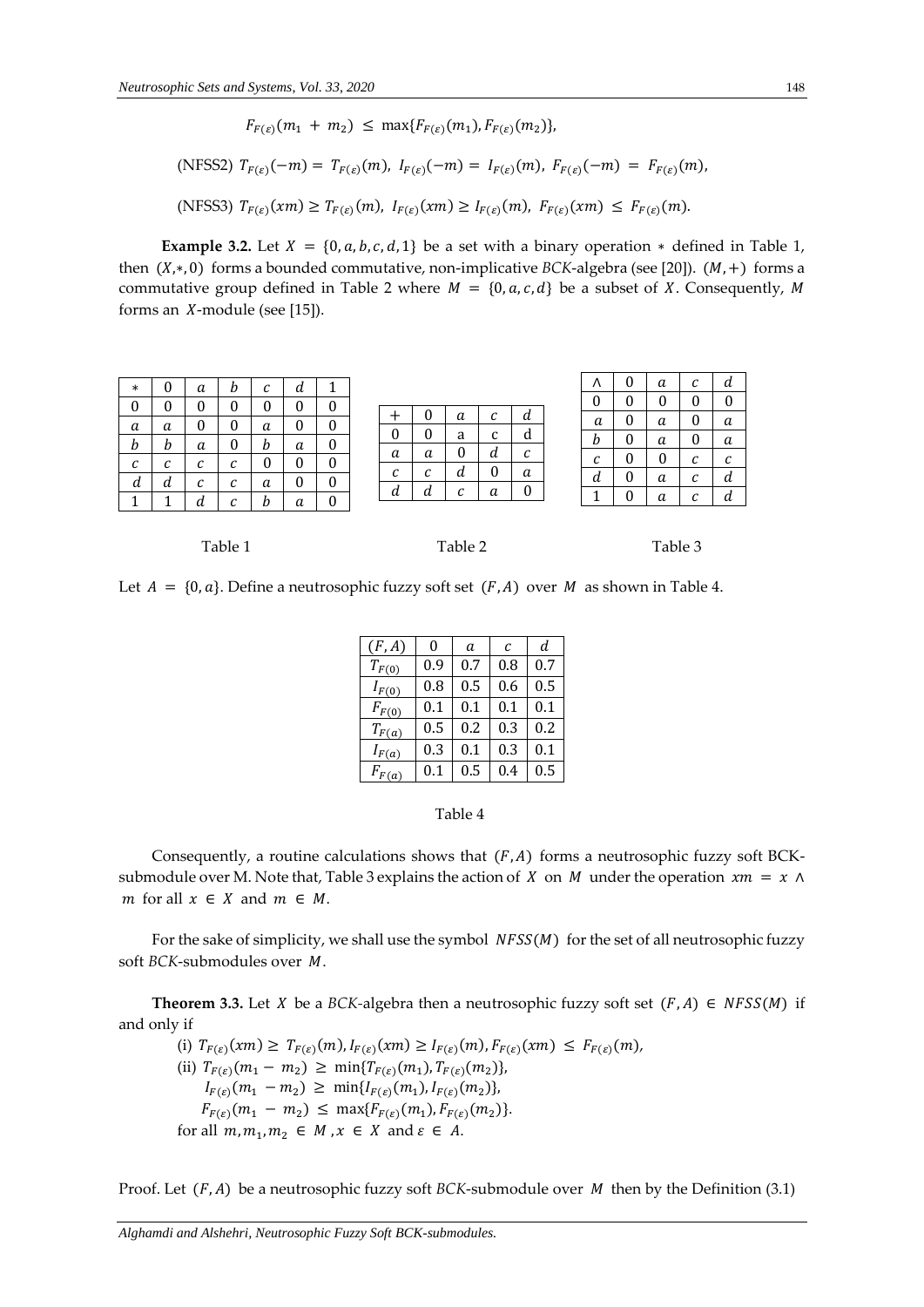condition (i) holds.

(ii)  $T_{F(\varepsilon)}$   $(m_1 - m_2) = T_{F(\varepsilon)}$   $(m_1 + (-m_2)) \ge \min\{T_{F(\varepsilon)} (m_1), T_{F(\varepsilon)} (-m_2)\} = \min\{T_{F(\varepsilon)} (m_1), T_{F(\varepsilon)} (m_2)\},$ Similarly for

$$
I_{F(\varepsilon)}(m_1 - m_2) \ge \min\{I_{F(\varepsilon)}(m_1), I_{F(\varepsilon)}(m_2)\}\
$$

and

 $F_{F(\varepsilon)}(m_1 - m_2) \leq \max\{F_{F(\varepsilon)}(m_1), F_{F(\varepsilon)}(m_2)\}.$ 

Conversely suppose  $(F, A)$  satisfies the conditions (i), (ii). Then we have by (i)  $T_{F(\varepsilon)}(-m) = T_{F(\varepsilon)}((-1)m) \geq T_{F(\varepsilon)}(m)$ , and  $T_{F(\varepsilon)}(m) = T_{F(\varepsilon)}((-1)(-1)m) \geq T_{F(\varepsilon)}(-m)$ . Thus,  $T_{F(\varepsilon)}(m) = T_{F(\varepsilon)}(-m)$ . Similarly for  $I_{F(\varepsilon)}(-m) = I_{F(\varepsilon)}(m)$  and  $F_{F(\varepsilon)}(-m) = F_{F(\varepsilon)}(m)$ .  $(i)T_{F(\varepsilon)}(m_1 + m_2) = T_{F(\varepsilon)}(m_1 - (-m_2)) \ge \min\{T_{F(\varepsilon)}(m_1), T_{F(\varepsilon)}(-m_2)\} = \min\{T_{F(\varepsilon)}(m_1), T_{F(\varepsilon)}(m_2)\},$ Similarly for

and

$$
I_{F(\varepsilon)}(m_1 + m_2) \ge \min\{I_{F(\varepsilon)}(m_1), I_{F(\varepsilon)}(m_2)\}\
$$

$$
F_{F(\varepsilon)}(m_1 + m_2) \leq \max\{F_{F(\varepsilon)}(m_1), F_{F(\varepsilon)}(m_2)\}.
$$

Hence  $(F, A)$  is a neutrosophic fuzzy soft *BCK*-submodule over  $M$ .

**Theorem 3.4.** A neutrosophic fuzzy soft set  $(F, A)$  belongs to  $NFSS(M)$  in a *BCK*-algebra *X* if and only if for all  $m, m_1, m_2 \in M$  ,  $x, y \in X$  and  $\varepsilon \in A$  the following statements hold:

(i)  $T_{F(\varepsilon)}(0) \geq T_{F(\varepsilon)}(m), I_{F(\varepsilon)}(0) \geq I_{F(\varepsilon)}(m), F_{F(\varepsilon)}(0) \leq F_{F(\varepsilon)}(m),$ (ii)  $T_{F(\varepsilon)}(xm_1 - ym_2) \geq \min\{T_{F(\varepsilon)}(m_1), T_{F(\varepsilon)}(m_2)\},$  $I_{F(\varepsilon)}(xm_1 - ym_2) \geq \min\{I_{F(\varepsilon)}(m_1), I_{F(\varepsilon)}(m_2)\},$  $F_{F(\varepsilon)}(xm_1 - ym_2) \leq \max\{F_{F(\varepsilon)}(m_1), F_{F(\varepsilon)}(m_2)\}.$ 

Proof. Let  $(F, A)$  be a  $NFSS(M)$ , by Theorem (3.3) and since  $0m = 0$  for all  $m \in M$ , we have (i)  $T_{F(\varepsilon)}(0) = T_{F(\varepsilon)}(0m) \geq T_{F(\varepsilon)}(m).$ 

The same way for  $I_{F(\varepsilon)}(0) \geq I_{F(\varepsilon)}(m)$  and  $F_{F(\varepsilon)}(0) \leq F_{F(\varepsilon)}(m)$ .

(ii)  $T_{F(\varepsilon)}(xm_1 - ym_2) \ge \min\{T_{F(\varepsilon)}(xm_1), T_{F(\varepsilon)}(ym_2)\} \ge \min\{T_{F(\varepsilon)}(m_1), T_{F(\varepsilon)}(m_2)\}.$ 

Similarly for

$$
I_{F(\varepsilon)}(xm_1 - ym_2) \geq \min\{I_{F(\varepsilon)}(m_1), I_{F(\varepsilon)}(m_2)\}.
$$

and

$$
F_{F(\varepsilon)}(xm_1 - ym_2) \leq \max\{F_{F(\varepsilon)}(m_1), F_{F(\varepsilon)}(m_2)\}.
$$

Conversely suppose  $(F, A)$  satisfies (i), (ii), then

$$
T_{F(\varepsilon)}(xm) = T_{F(\varepsilon)}(x(m-0)) = T_{F(\varepsilon)}(xm-x0) \geq \min\{T_{F(\varepsilon)}(m), T_{F(\varepsilon)}(0)\} = T_{F(\varepsilon)}(m).
$$

Similarly for  $I_{F(\varepsilon)}(xm) \geq I_{F(\varepsilon)}(m)$  and  $F_{F(\varepsilon)}(xm) \leq F_{F(\varepsilon)}(m)$ . Also,

$$
T_{F(\varepsilon)}(m_1 - m_2) = T_{F(\varepsilon)}(1m_1 - 1m_2) \ge \min\{T_{F(\varepsilon)}(m_1), T_{F(\varepsilon)}(m_2)\}.
$$

Similarly for

$$
I_{F(\varepsilon)}(m_1 - m_2) \ge \min\{I_{F(\varepsilon)}(m_1), I_{F(\varepsilon)}(m_2)\}\
$$

and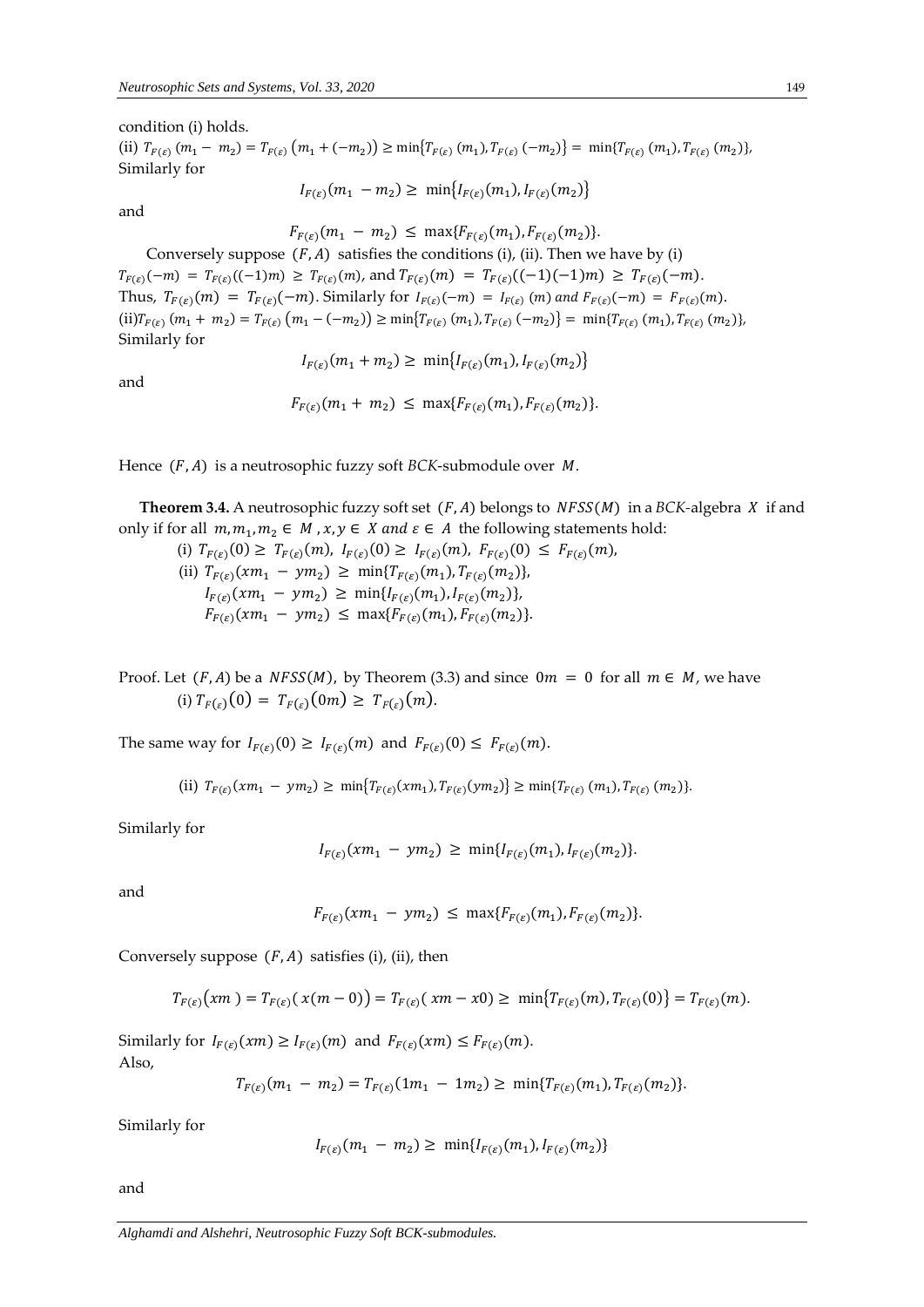$$
F_{F(\varepsilon)}(m_1 - m_2) \leq \max\{F_{F(\varepsilon)}(m_1), F_{F(\varepsilon)}(m_2)\}
$$

Hence by Theorem (3.3),  $(F, A)$  is a neutrosophic fuzzy soft BCK-submodule over M.

**Definition 3.5**. Let  $(F, A)$  be a neutrosophic fuzzy soft set over M. Then  $(\alpha, \beta, \gamma)$ -soft top of  $(F, A)$ is a soft set given by  $(H, C_{(\alpha,\beta,\gamma)}(A)) = ((T)_{\alpha}, (I)_{\beta}, (F)^{\gamma})$  where

$$
H(a) = \{ m \in M : T_{F(\varepsilon)}(m) \ge \alpha, I_{F(\varepsilon)}(m) \ge \beta, F_{F(\varepsilon)}(m) \le \gamma \}
$$

for all  $\varepsilon \in A$ ,  $\alpha \in C_{(\alpha,\beta,\gamma)}(A)$  and  $\alpha,\beta,\gamma \in [0,1]$  with  $\alpha + \beta + \gamma \leq 3$ .

**Proposition 3.6**. A soft set over *BCK*-module *M* is a neutrosophic fuzzy soft *BCK*-submodule over *M* if and only if the  $(\alpha, \beta, \gamma)$ -soft top is either empty or soft *BCK*-submodule over *M* for all  $\alpha, \beta, \gamma \in [0, 1]$  with  $\alpha + \beta + \gamma \leq 3$ .

Proof. Let  $(F, A)$  be a  $NFSS(M)$ ,  $(H, C_{(\alpha,\beta,\gamma)}(A))$  is non-empty  $(\alpha, \beta, \gamma)$ -soft top of  $(F, A)$  and X is a *BCK*-algebra. Let  $m, n \in H$  (a) then by Definition (3.5) we have

$$
T_{F(\varepsilon)}(m) \geq \alpha, T_{F(\varepsilon)}(n) \geq \alpha \Rightarrow \min\{T_{F(\varepsilon)}(m), T_{F(\varepsilon)}(n)\} \geq \alpha,
$$
  
\n
$$
I_{F(\varepsilon)}(m) \geq \beta, I_{F(\varepsilon)}(n) \geq \beta \Rightarrow \min\{I_{F(\varepsilon)}(m), I_{F(\varepsilon)}(n)\} \geq \beta,
$$
  
\n
$$
F_{F(\varepsilon)}(m) \leq \gamma, F_{F(\varepsilon)}(n) \leq \gamma \Rightarrow \max\{F_{F(\varepsilon)}(m), F_{F(\varepsilon)}(n)\} \leq \gamma.
$$

By Theorem (3.3), we have

 $T_{F(\varepsilon)}(m - n) \ge \min\{T_{F(\varepsilon)}(m), T_{F(\varepsilon)}(n)\} \ge \alpha,$  $I_{F(\varepsilon)}(m - n) \ge \min\{I_{F(\varepsilon)}(m), I_{F(\varepsilon)}(n)\} \ge \beta,$  $F_{F(\varepsilon)}(m - n) \leq \max\{F_{F(\varepsilon)}(m), F_{F(\varepsilon)}(n)\} \leq \gamma.$ 

Hence  $m - n \in H(a)$ .

Now let  $m \in H(a), x \in X$ . Then

$$
T_{F(\varepsilon)}(xm) \ge T_{F(\varepsilon)}(m) \ge \alpha,
$$
  
\n
$$
I_{F(\varepsilon)}(xm) \ge I_{F(\varepsilon)}(m) \ge \beta,
$$
  
\n
$$
F_{F(\varepsilon)}(xm) \le F_{F(\varepsilon)}(m) \le \gamma.
$$

Hence  $xm \in H(a)$ . Therfore  $H(a)$  is a *BCK*-submodule of  $M$  and  $(H, C_{(\alpha,\beta,\gamma)}(A))$  is a soft *BCK*submodule over  $M$ .

Conversely, let  $(H, C_{(\alpha,\beta,\gamma)}(A))$  is a soft *BCK*-submodule over *M* for all  $\alpha, \beta, \gamma \in [0,1]$  with  $\alpha + \beta +$  $\gamma \leq 3$ . Let $\alpha = \min\{T_{F(\varepsilon)}(m), T_{F(\varepsilon)}(n)\}, \beta = \min\{I_{F(\varepsilon)}(m), I_{F(\varepsilon)}(n)\}$  and  $\gamma = \max\{F_{F(\varepsilon)}(m), F_{F(\varepsilon)}(n)\}$ for  $m, n \in M$ . Then  $m, n \in H(a)$ . Since  $H(a)$  is a *BCK*-submodule of M, therefore  $m - n \in H(a)$ which mean

$$
T_{F(\varepsilon)} (m - n) \ge \alpha = \min \{ T_{F(\varepsilon)} (m), T_{F(\varepsilon)} (n) \},
$$
  
\n
$$
I_{F(\varepsilon)} (m - n) \ge \beta = \min \{ I_{F(\varepsilon)} (m), I_{F(\varepsilon)} (n) \},
$$
  
\n
$$
F_{F(\varepsilon)} (m - n) \le \gamma = \max \{ F_{F(\varepsilon)} (m), F_{F(\varepsilon)} (n) \}.
$$

Now let  $\alpha = T_{F(\varepsilon)}(m)$ ,  $\beta = I_{F(\varepsilon)}(m)$  and  $\gamma = F_{F(\varepsilon)}(m)$  then  $m \in H(a)$ . Since  $H(a)$  is a BCKsubmodule of *M* then  $xm \in H(a)$  for all  $x \in X$  i.e.  $T_{F(\varepsilon)}(xm) \ge \alpha = T_{F(\varepsilon)}(m), I_{F(\varepsilon)}(xm) \ge \beta = I_{F(\varepsilon)}(m)$  and  $F_{F(\varepsilon)}(xm) \le \gamma = F_{F(\varepsilon)}(m)$ . By Theorem (3.3) we have,  $(F, A)$  is a neutrosophic fuzzy soft *BCK*-submodule over *M*.

**Definition 3.7.** Let  $(F, A)$  be a neutrosophic fuzzy soft set over M, then  $(F, A_0^1)$  is called soft support of  $(F, A)$  if it satisfies

$$
\tilde{F}(\delta) = \{ m \in M : T_{F(\varepsilon)}(m) > 0, I_{F(\varepsilon)}(m) > 0, F_{F(\varepsilon)}(m) < 1 \}
$$

for all  $\delta \in A_0^1$  and  $m \in M$ .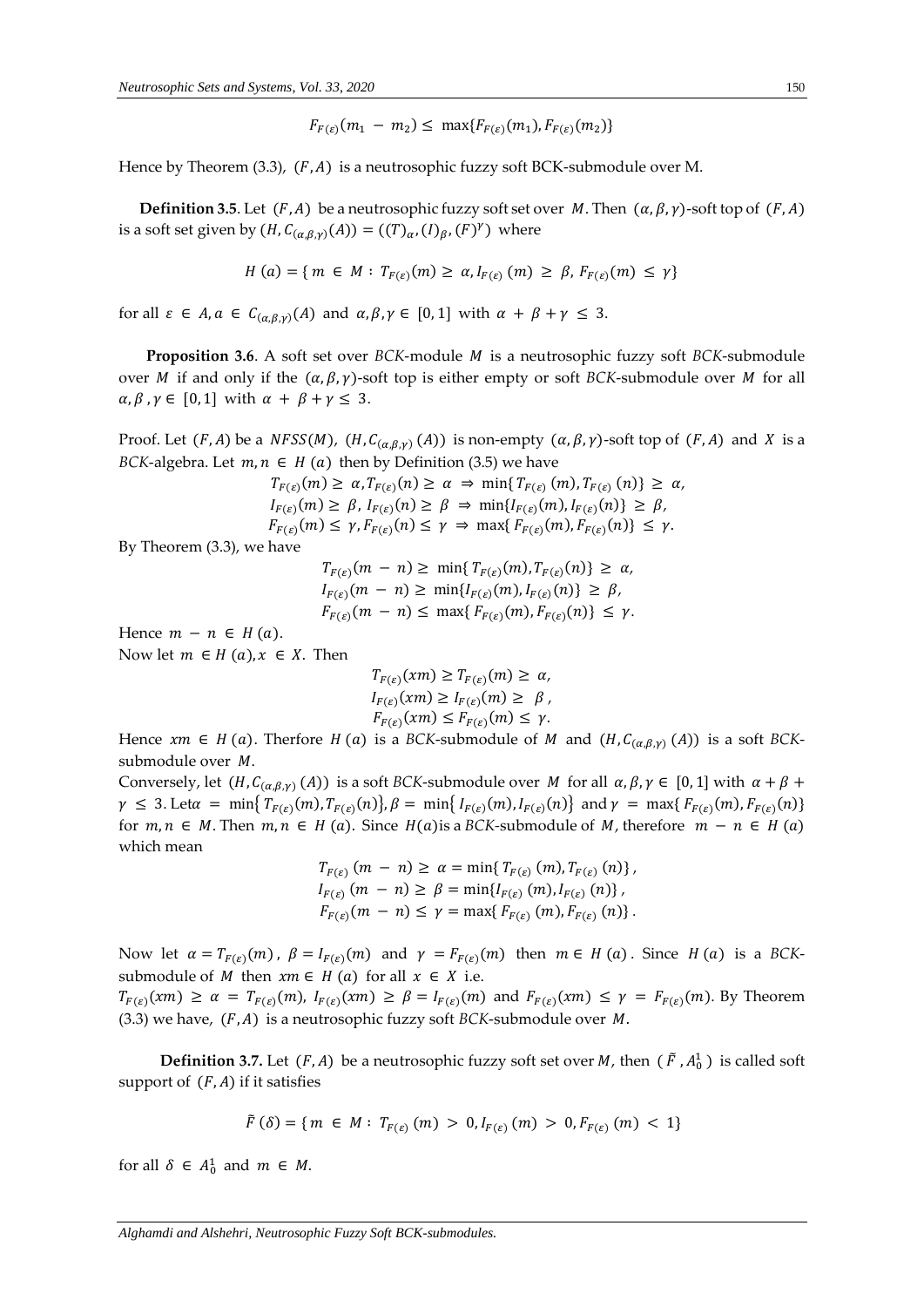**Theorem 3.8**. Let  $(F, A)$  be a neutrosophic fuzzy soft *BCK*-submodule over *M*, then  $(F, A_0^1)$  is a soft *BCK*-submodule over *M*.

Proof. Let  $(F, A)$  be a neutrosophic fuzzy soft *BCK*-submodule over *M* in a *BCK*-algebra *X* and let  $m_1, m_2 \in \tilde{F}(a)$ ,  $a \in A_0^1$  then

 $T_{F(\varepsilon)}(m_1 - m_2) \ge \min\{T_{F(\varepsilon)}(m_1), T_{F(\varepsilon)}(m_2)\} > 0, I_{F(\varepsilon)}(m_1 - m_2) \ge \min\{I_{F(\varepsilon)}(m_1), I_{F(\varepsilon)}(m_2)\} > 0,$ and  $F_{F(\varepsilon)}(m_1 - m_2) \le \max\{F_{F(\varepsilon)}(m_1), F_{F(\varepsilon)}(m_2)\} < 1$ . So,  $m_1 - m_2 \in \tilde{F}(a)$ .

Now let  $m \in \tilde{F}(a), x \in X$ , then we have  $T_{F(\varepsilon)}(xm) \geq T_{F(\varepsilon)}(m) > 0$ ,  $I_{F(\varepsilon)}(xm) \geq I_{F(\varepsilon)}(m) > 0$ , and  $F_{F(\varepsilon)}(xm) \leq F_{F(\varepsilon)}(m) < 1$ . So,  $xm \in \tilde{F}(a)$ . Hence  $\tilde{F}(a)$  is a *BCK*-submodule of *M*. Therefore ( $\tilde{F}$  ,  $A_0^1$  ) a soft *BCK*-submodule over  $\,$  .

**Proposition** 3.9 If a neutrosophic fuzzy soft set over *M* is a neutrosophic fuzzy soft BCKsubmodule over M, then the complement of a neutrosophic fuzzy soft set is also neutrosophic fuzzy soft BCK-submodule over  $M$ .

**Proof.** The proof follow from the Theorem (3.3) and Definition (2.5).

**Corollary 3.10** Let  $(F, A)$  be a neutrosophic fuzzy soft *BCK*-submodule over *M* if and only if  $(F, A)^c$  is a neutrosophic fuzzy soft *BCK*-submodule over *M*.

## **4. Cartesian Product of Neutrosophic Fuzzy Soft BCK-submodules**

In this section, we defined the concept of Cartesian product of neutrosophic fuzzy soft *BCK*submodules and obtained some properties on it.

**Definition 4.1.** Let  $(F, A)$  and  $(G, B)$  be two neutrosophic fuzzy soft *BCK*-submodules over *M*. Then the Cartesian product  $(F, A) \times (G, B) = (H, C)$  where  $C = A \times B$  and  $H(\varepsilon, \delta) = F(\varepsilon) \times$  $G(\delta)$  for all  $(\varepsilon, \delta) \in A \times B$  defined as  $H(\varepsilon, \delta) = (T_{F \times G}(m, n), I_{F \times G}(m, n), F_{F \times G}(m, n))$  where

> $T_{H(\varepsilon,\delta)}(m,n) = T_{F\times G}(m,n) = \min\{T_{F(\varepsilon)}(m), T_{G(\delta)}(n)\},$  $I_{H(\varepsilon,\delta)}(m,n) = I_{F\times G}(m,n) = \min\{I_{F(\varepsilon)}(m), I_{G(\delta)}(n)\},$  $F_{H(\varepsilon,\delta)}(m,n) = F_{F \times G}(m,n) = \max\{F_{F(\varepsilon)}(m), F_{G(\delta)}(n)\}.$

For all  $m, n \in M$  and  $T_H, I_H, F_H: M \times M \rightarrow [0,1]$ .

**Theorem 4.2.** Let  $(F, A)$  and  $(G, B)$  be two neutrosophic fuzzy soft *BCK*-submodules over *M*. Then  $(F, A) \times (G, B)$  is a neutrosophic fuzzy soft *BCK*-submodule over  $M \times M$ .

Proof. Let *X* be a *BCK*-algebra and  $(F, A)$ ,  $(G, B)$  be a neutrosophic fuzzy soft *BCK*-submodules over  $M$ . Let  $m \in M$ , then by Definition (4.1) and Theorem (3.4)

 $T_{F\times G}(0,0) = \min\{T_{F(\varepsilon)}(0), T_{G(\delta)}(0)\}\geq \min\{T_{F(\varepsilon)}(m), T_{G(\delta)}(m)\}=T_{F\times G}(m,m),$ The same for  $I_{F\times G}(0,0) \geq I_{F\times G}(m,m)$  and  $F_{F\times G}(0,0) \leq F_{F\times G}(m,m)$  for all  $(\varepsilon,\delta) \in A \times B$ . Also, for any  $(m_1, n_1), (m_2, n_2) \in M \times M$  and  $x, y \in X$  we have  $T_{F\times G}(xm_1 - ym_2, xn_1 - yn_2) = \min\{T_{F(\varepsilon)}(xm_1 - ym_2), T_{G(\delta)}(xn_1 - yn_2)\}\$  $\geq \min\{\min\{T_{F(\varepsilon)}(m_1), T_{F(\varepsilon)}(m_2)\}, \min\{T_{G(\delta)}(n_1), T_{G(\delta)}(n_2)\}\}\$ = min{min{ $T_{F(\varepsilon)}(m_1)$ ,  $T_{G(\delta)}(n_1)$ }, min{ $T_{F(\varepsilon)}(m_2)$ ,  $T_{G(\delta)}(n_2)$ }  $= \min\{T_{F\times G}(m_1, n_1), T_{F\times G}(m_2, n_2)\}.$ Similarly for  $I_{F\times G}(xm_1 - ym_2, xn_1 - yn_2) \geq \min\{I_{F\times G}(m_1, n_1), I_{F\times G}(m_2, n_2)\}$ 

and

$$
F_{F \times G}(xm_1 - ym_2, xn_1 - yn_2) \leq \max\{F_{F \times G}(m_1, n_1), F_{F \times G}(m_2, n_2)\}\
$$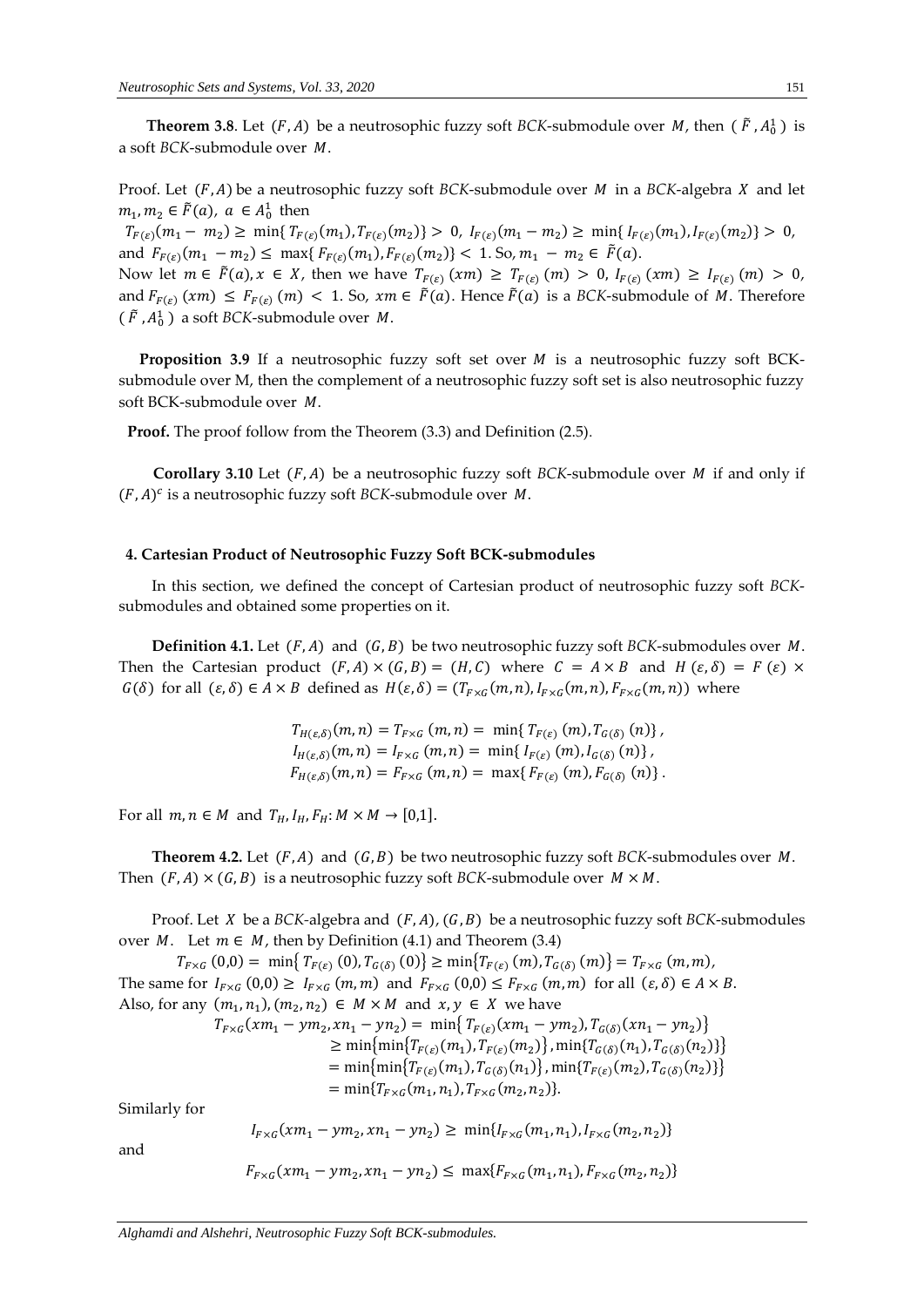Hence  $(F, A) \times (G, B)$  is a neutrosophic fuzzy soft *BCK*-submodule over  $M \times M$ . The converse of Theorem 4.2 is not true in general as seen in the following example.

**Example 4.3.** Let  $X = \{0, a, b, c\}$  with a binary operation  $*$  defined in Table 5, and then  $(X, *0)$  forms a bounded implicative *BCK*-algebra (see [20]). Let  $M = \{0, a\}$  be a subset of X with a binary operation + defined by Table 6. Then  $M$  is a commutative group. Define scalar multiplication  $(X, M) \to M$  by  $xm = x \wedge m$  for all  $x \in X$  and  $m \in M$  that is given in Table 7. Consequently,  $M$  forms an  $X$ -module (see [15]).

| $\ast$           | $\boldsymbol{0}$ | a | b | С |
|------------------|------------------|---|---|---|
| 0                | 0                | 0 | 0 | 0 |
| a                | а                | 0 | а | 0 |
| $\boldsymbol{b}$ | b                | b | 0 | 0 |
| с                | с                | b | а | 0 |

|   |   | а |
|---|---|---|
|   |   | а |
| a | а |   |
|   |   |   |

|   | 0 | а |
|---|---|---|
| 0 | 0 | 0 |
| а | 0 | а |
| b | 0 | 0 |
| С | 0 | а |

Table 5 Table 6 Table 6 Table 7 Table 7 Table 7

Let  $A = B = M$ . Then  $C = A \times B = \{(0, 0), (0, a), (a, 0), (a, a)\}$ . Define a neutrosophic fuzzy soft set  $(H, C)$  on  $M \times M$  as shown in Table 8.

| (H, C)                               | (0,0) | (0, a)  | (a,0) | (a, a)  |
|--------------------------------------|-------|---------|-------|---------|
| $T_{H(0,0)}$                         | 0.3   | 0.3     | 0.2   | 0.2     |
| $I_{H(0,0)}$                         | 0.7   | 0.5     | 0.6   | $0.5\,$ |
| $F_{H(0,0)}$                         | 0.1   | $0.5\,$ | 0.4   | $0.5\,$ |
| $T_{H(0,a)}$                         | 0.1   | 0.1     | 0.1   | 0.1     |
| $I_{H(0,a)}$                         | 0.1   | 0.1     | 0.1   | 0.1     |
| $F_{H(\underline{0},a)}$             | 0.5   | 0.6     | 0.5   | 0.6     |
| $T_{H(\underline{a},0)}$             | 0.2   | 0.2     | 0.2   | 0.2     |
| $I_{H(a,0)}$                         | 0.1   | 0.1     | 0.1   | 0.1     |
| $F_{H(\underline{a},0)}$             | 0.4   | 0.5     | 0.5   | 0.5     |
| $T_{H(\underline{a},\underline{a})}$ | 0.1   | 0.1     | 0.1   | 0.1     |
| $I_{H(\underline{a},\underline{a})}$ | 0.1   | 0.1     | 0.1   | 0.1     |
| $F_{H(a,\underline{a})}$             | 0.5   | 0.6     | 0.5   | 0.6     |

## Table 8

Then  $(H, C) = (F, A) \times (G, B)$  is a neutrosophic fuzzy soft *BCK*-submodule over  $M \times M$ . But if we consider the neutrosophic fuzzy soft sets  $(F, A)$  and  $(G, B)$  defined as in Table 9 and Table 10.

| (F, A)     |     | a   | (G, B)     | 0   | a   |
|------------|-----|-----|------------|-----|-----|
| $T_{F(0)}$ | 0.3 | 0.2 | $T_{G(0)}$ | 0.3 | 0.4 |
| $I_{F(0)}$ | 0.8 | 0.6 | $I_{G(0)}$ | 0.7 | 0.5 |
| $F_{F(0)}$ | 0.1 | 0.4 | $F_{G(0)}$ | 0.1 | 0.5 |
| $T_{F(a)}$ | 0.2 | 0.2 | $T_{G(a)}$ | 0.1 | 0.1 |
| $I_{F(a)}$ | 0.1 | 0.1 | $I_{G(a)}$ | 0.1 | 0.1 |
| $F_{F(a)}$ | 0.4 | 0.5 | $F_{G(a)}$ | 0.5 | 0.6 |

Table 9 Table 10

we can observe that  $(G, B)$  is not a neutrosophic fuzzy soft *BCK*-submodule over *M* since

$$
T_{G(0)}(0a) = T_{G(0)}(0 \land a) = T_{G(0)}(0) = 0.3 \geq T_{G(0)}(a) = 0.4
$$

**Proposition.4.4.** Let  $(F, A)$  and  $(G, B)$  be two neutrosophic fuzzy soft *BCK*-submodules over *M*. Then the following equalities are satisfied for the  $(\alpha, \beta, \gamma)$ -soft top: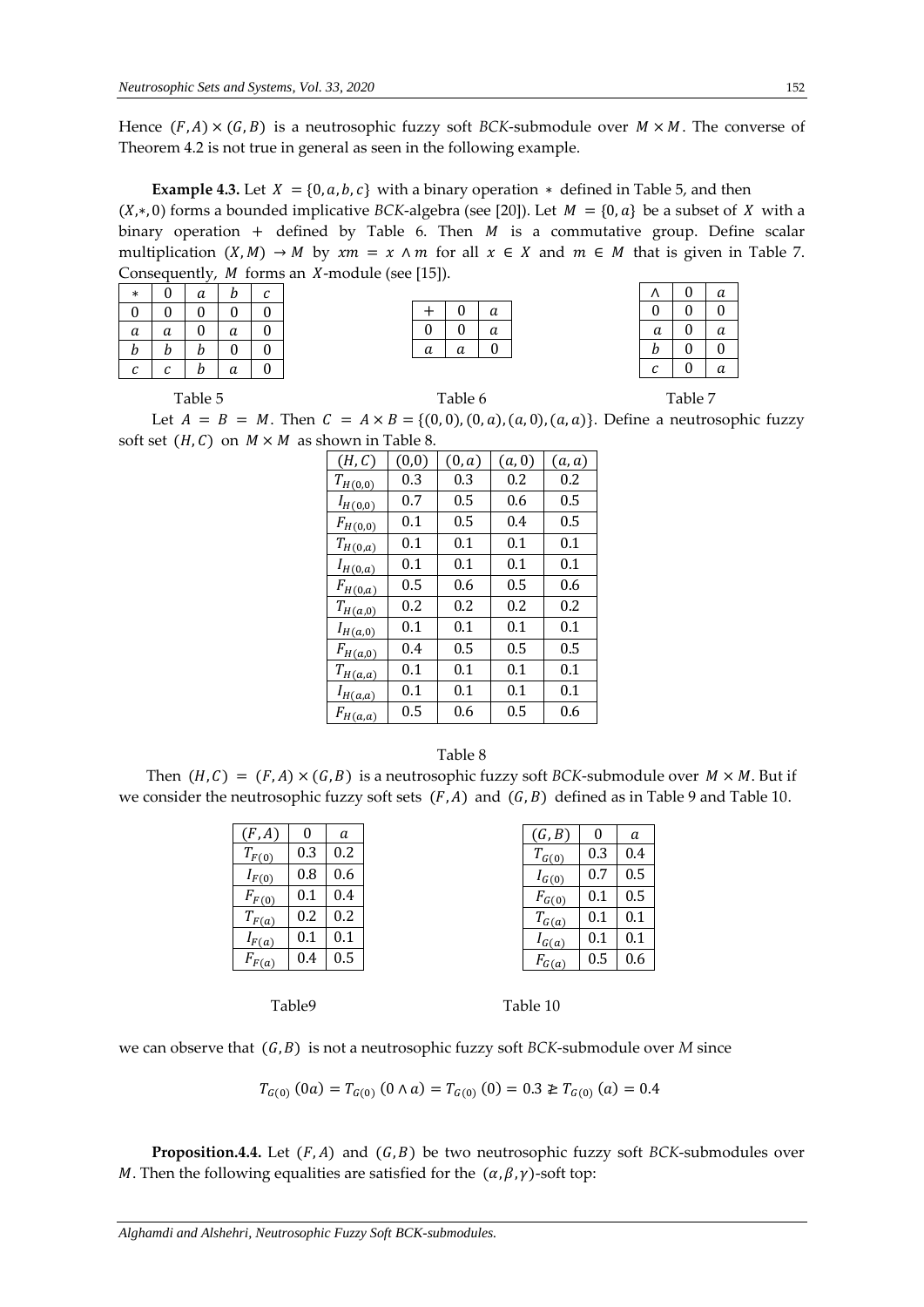$(T_{F\times G})_{\alpha} = (T_{F(\varepsilon)})_{\alpha} \times (T_{G(\delta)})_{\alpha}, (I_{F\times G})_{\beta} = (I_{F(\varepsilon)})_{\beta} \times (I_{G(\delta)})_{\beta}$  and  $(F_{F\times G})^{\gamma} = (F_{F(\varepsilon)})^{\gamma} \times (F_{G(\delta)})^{\gamma}$ 

For all  $(\varepsilon, \delta) \in A \times B$ .

Proof: Let  $(x, y) \in (T_{F \times G})_{\alpha}$  be arbitrary. So

$$
T_{F \times G}(x, y) \ge \alpha \Leftrightarrow \min\{T_{F(\varepsilon)}(x), T_{G(\delta)}(y)\} \ge \alpha
$$
  

$$
\Leftrightarrow T_{F(\varepsilon)}(x) \ge \alpha, T_{G(\delta)}(y) \ge \alpha
$$
  

$$
\Leftrightarrow (x, y) \in (T_{F(\varepsilon)})_{\alpha} \times (T_{G(\delta)})_{\alpha}.
$$

 $(I_{F\times G})_\beta = (I_{F(\varepsilon)})_\beta \times (I_{G(\delta)})_\beta$  is proved in similar way. Now let $(x, y) \in (F_{F\times G})^\gamma$ . Then

 $F_{F\times G}(x, y) \leq \gamma \Leftrightarrow \max\{F_{F(\varepsilon)}(x), F_{G(\delta)}(y)\} \leq \gamma$  $\Leftrightarrow$   $F_{F(\varepsilon)}(x) \leq \gamma$ ,  $F_{G(\delta)}(y) \leq \gamma$  $\Leftrightarrow$   $(x, y) \in (F_{F(\varepsilon)})^{\gamma} \times (F_{G(\delta)})^{\gamma}$ .

Hence the equalities  $(T_{F\times G})_{\alpha} = (T_{F(\varepsilon)})_{\alpha} \times (T_{G(\delta)})_{\alpha}, (I_{F\times G})_{\beta} = (I_{F(\varepsilon)})_{\beta} \times (I_{G(\delta)})_{\beta}$  and  $(F_{F\times G})^{\gamma} =$  $(F_{F(\varepsilon)})^{\gamma} \times (F_{G(\delta)})^{\gamma}$  are satisfied for all  $(\varepsilon, \delta) \in A \times B$ .

## **5. The Neutrosophic Fuzzy Soft Set Application in a Decision-Making Problems**

In this section we have investigated the application of neutrosophic fuzzy soft set in group decision making problems. Let  $U = \{u_1, u_2, ..., u_n\}$  be a universal set consisting set of alternatives. Let  $E = \{e_1, e_2, ..., e_m\}$  be a set of criteria. We can represent a group decision making problem using the neutrosophic fuzzy soft approach in the following way.

Let  $(F, A)$  denotes the corresponding neutrosophic fuzzy soft set in which  $F(e_i)$  represents the neutrosophic fuzzy set for the alternative  $u_i$  corresponding to the criteria  $e_j$ .

**Definition.5.1.**[17] Let  $A = \langle T_A, I_A, F_A \rangle$  be a neutrosophic fuzzy number, and then the score function  $S(A)$  is defined as follows

 $S(A) = (T_A + 1 - I_A + 1 - F_A)/3$ 

For two neutrosophic fuzzy numbers A and B, if  $S(A) > S(B)$  then  $A > B$ .

#### **Algorithm**

**Step 1:** Input the neutrosophic soft set  $(F, A)$ .

**Step 2:** Compute the score function  $S(A)$  of a neutrosophic fuzzy number  $A = \langle T_A, I_A, F_A \rangle$ , based on the truth-membership degree, indeterminacy-membership degree and falsity membership degree by  $S(A) = (T_A + 1 - I_A + 1 - F_A)/3$  and the induced fuzzy soft set  $\Delta_{\tilde{F}} = (\tilde{F}, A)$ .

**Step 3:** Calculate the average of  $\tilde{F}(e_j)$  for each  $u_i$  and let it be denoted as  $a_i$ , this is the decision table.

**Step 4:** Select the optimal alternative  $u_i$  if  $a_i = \max_k (a_k)$ .

**Step 5:** If there are more than one  $u_i$ 's then any one of  $u_i$  may be chosen.

## **Remark 5.2:**

In the case of multicriteria decision making problems, sometimes every criteria  $e_i$  associated with the value  $w_i \in [0,1]$  called its weight, which used to represent the different importance of the concerned criteria. In this case there is a small change in the above algorithm. In step 3 instead of average we take weighted average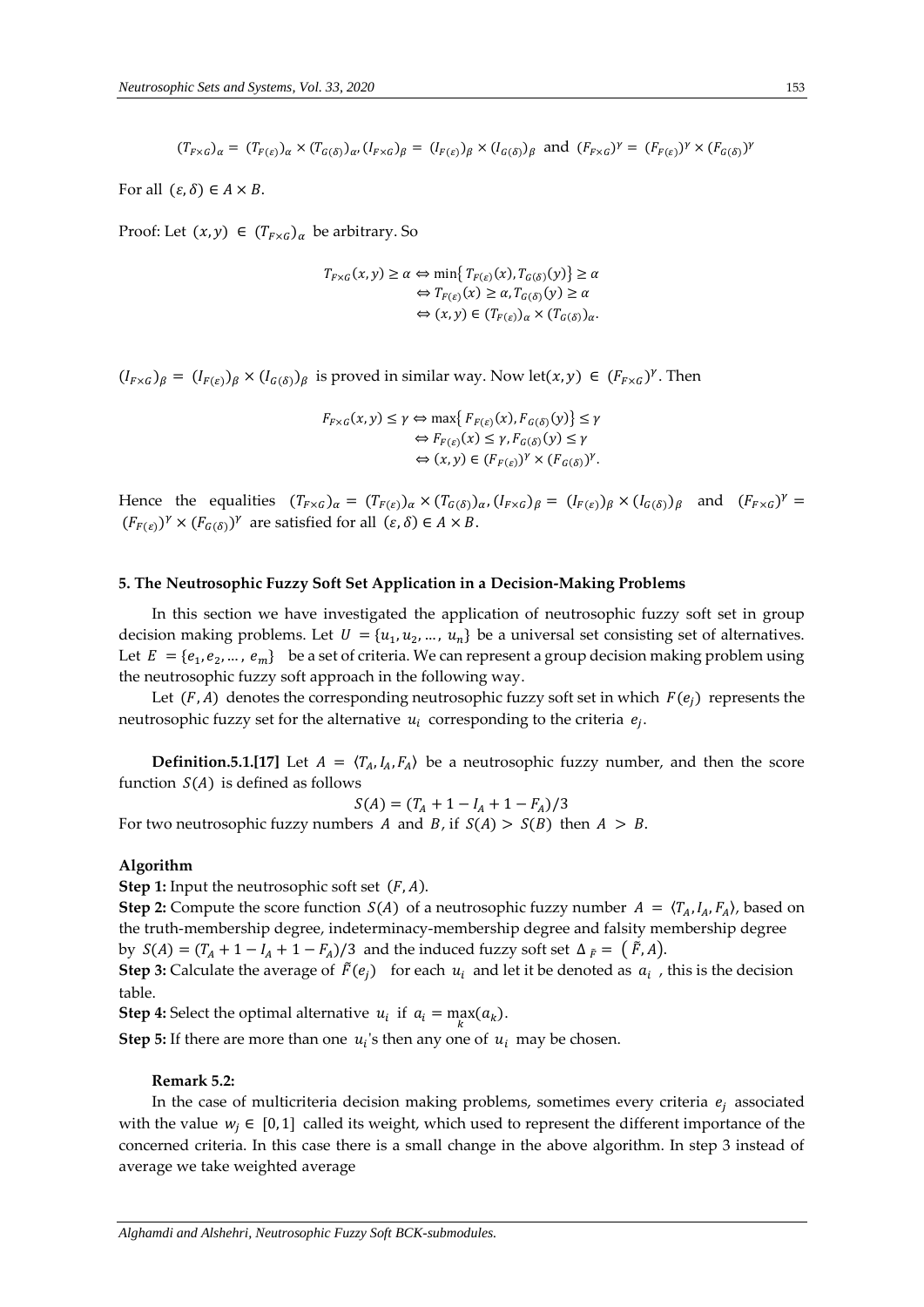$$
\frac{\sum_{j=1}^m \tilde{F}(e_j) w_j}{m}
$$

and follows the next steps.

We adopt the following example to illustrate the idea of algorithm given above.

**Example 5.3.** Suppose that someone wants to invest his money in a stock exchange company. Let  $U = \{u_1, u_2, u_3, u_4\}$  the set of alternative companies. Then the four alternatives are evaluated over the set of criteria  $E = \{e_1, e_2, e_3, e_4\}$  where  $e_1$ =Earnings Per Share,  $e_2$ =Dividend,  $e_3$ =Book Value and  $e_4$ =Price/Earning Ratio. The Evaluation values of the four alternatives on the basis of the above four criteria using the form of neutrosophic fuzzy soft set. The problem is the selection of best company which satisfies the criteria.

Step 1: Neutrosophic fuzzy soft set  $(F, A)$  can describe in Table 11.

| F              | e,              | e <sub>2</sub>  | $e_{3}$         | $e_4$           |
|----------------|-----------------|-----------------|-----------------|-----------------|
| $u_1$          | (0.4, 0.2, 0.5) | (0.5, 0.3, 0.3) | (0.2, 0.7, 0.5) | (0.4, 0.6, 0.5) |
| u <sub>2</sub> | (0.3, 0.6, 0.1) | (0.2, 0.6, 0.1) | (0.4, 0.2, 0.5) | (0.2, 0.7, 0.5) |
| $u_3$          | (0.3, 0.5, 0.2) | (0.4, 0.5, 0.2) | (0.9, 0.5, 0.7) | (0.3, 0.7, 0.6) |
| $u_4$          | (0.6, 0.7, 0.5) | (0.8, 0.4, 0.6) | (0.6, 0.3, 0.6) | (0.8, 0.3, 0.2) |

## Table 11

 Step 2: calculate the score of each neutrosophic fuzzy number and obtain the induced fuzzy soft set

 $\Delta_{\tilde{F}} = (\tilde{F}, A)$ , which is shown in Table 12.

| Ã                                  | e,   | e <sub>2</sub> | $e_{3}$ | $e_{4}$ |
|------------------------------------|------|----------------|---------|---------|
| и,                                 | 0.57 | 0.63           | 0.33    | 0.43    |
| u <sub>2</sub>                     | 0.53 | 0.5            | 0.57    | 0.33    |
| $\mathfrak{u}_\mathfrak{z}$        | 0.53 | 0.57           | 0.57    | 0.33    |
| $u_{\scriptscriptstyle\mathit{A}}$ | 0.47 | 0.6            | 0.57    | 0.77    |

Table 12

Step 3: Calculate the average of  $\tilde{F}(e_i)$  and the decision table for each company  $u_i$  obtained in Table 13.

| a,             | values  |
|----------------|---------|
| $a_1$          | 0.49    |
| a <sub>2</sub> | 0.4825  |
| $a_3$          | $0.5\,$ |
| $a_4$          | 0.6025  |

Table 13

Step 4: Rank all the alternative companies according to the average values  $a_i$  ( $i = 1, 2, 3, 4$ ) as:  $u_4 > u_3 > u_1 > u_2$ 

and thus  $u_4$  is the most desirable alternative.

## **6. Conclusion**

In this paper, we introduced the concept of neutrosophic fuzzy soft *BCK*-submodules of *BCK*algebra and established some related properties. Also,  $(\alpha, \beta, \gamma)$ -soft top of neutrosophic fuzzy soft sets in *BCK*-modules was presented. We defined the concept of Cartesian product of neutrosophic fuzzy soft *BCK*-submodules and investigated some results. Then, we presented an application method for the neutrosophic fuzzy soft set theory in decision making problem. Finally, we provided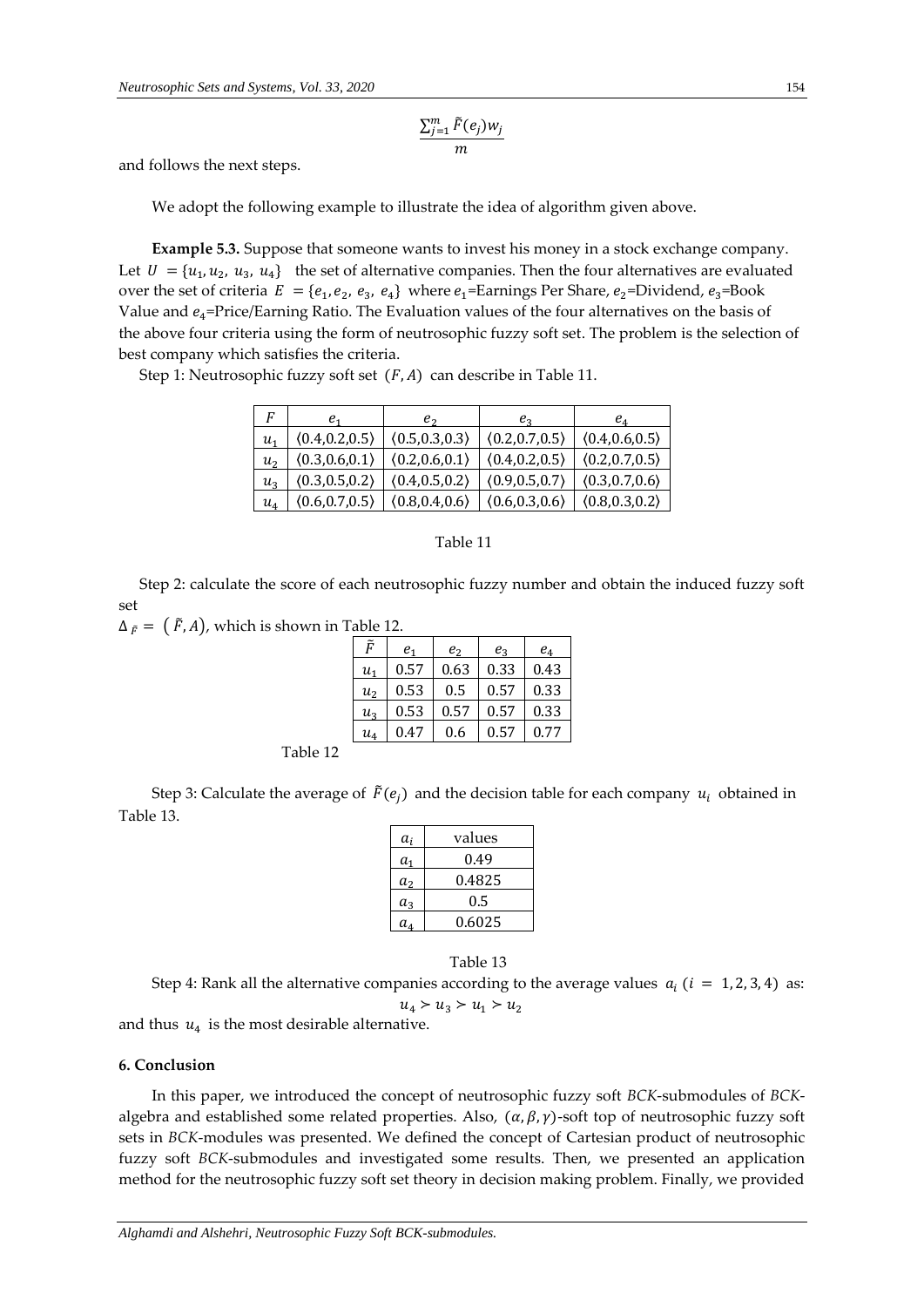an example demonstrating the successfully application of this method. The study of neutrosophic fuzzy soft set and their properties have a considerable significance in the sense of applications as well as in understanding the fundamentals of uncertainty. In the future, we shall further develop more algorithms for neutrosophic fuzzy soft set and apply them to solve practical applications in areas such as group decision making, image processing, fusion images and so on.

**Funding:** This research received no external funding.

**Conflict of Interest:** The authors declare that there is no conflict of interests regarding the publication of this paper.

**Ethical Approval:** This article does not contain any studies with human participants or animals performed by any of the authors.

**Data Availability:** The data used to support the findings of this study are included within the article.

# **References**

- 1. M. Abdel-Basseta, M. Ali and A. Atefa, Resource levelling problem in construction projects under neutrosophic environment, The Journal of Supercomputing (2019), 1-25.
- 2. M. Abdel-Basseta, M. Ali and A. Atefa, Uncertainty assessments of linear time-cost tradeoffs using neutrosophic set, Computers & Industrial Engineering 141 (2020), 106286.
- 3. M. Abdel-Basset, M. Mohamed, M. Elhoseny, F. Chiclana and A. E. N. H. Zaied, Cosine similarity measures of bipolar neutrosophic set for diagnosis of bipolar disorder diseases, Artificial Intelligence in Medicine (2019), 101, 101735
- 4. H. A. S. Abujabal, M. Aslam and A. B. Thaheem, On actions of BCK-algebras on groups, Pan American Math (1994), Journal 4, 727-735.
- 5. M. A. Alghamdi, N. O. Alshehri and M. Akram, Multi-Criteria Decision Making Methods in Bipolar Fuzzy Environment, International Journal of Fuzzy Systems (2018), vol. 20, no. 5, 1562-2479.
- 6. H. A. Alshehri, H. A. Abujabal and N. O. Alshehri, New types of hesitant fuzzy soft ideals in BCK-algebras, Soft Computing (2018), 1432-7643.
- 7. K. Atanassov, Intuitionistic fuzzy sets. Fuzzy Sets and Systems (1986), vol. 20, no. 1, 87-96.
- 8. M. Bakhshi, Fuzzy set theory applied to BCK-modules. Advances in Fuzzy Sets and Systems (2011), vol. 2, no. 8, 61-87.
- 9. T. Bera and N. K. Mahapatra, Introduction to neutrosophic soft groups, Neutrosophic Sets and Systems (2016), vol. 13, 118-127.
- 10. T. Bera and N. K. Mahapatra, Neutrosophic soft matrix and its application to decision making, Neutrosophic Sets and Systems (2017), vol. 18 3,-15.
- 11. D. Chen, E.C.C. Tsang, D. S. Yeung and X. Wang, The parameterization reduction of soft sets and its applications. Computers and Mathematics with Applications (2005), 49(5-6), 757-763.
- 12. Imai and K. Iseki, On axiom systems of propositional calculi. XIV, Proc. Japan Academy (1996), 42, 19-22.
- 13. K. Iseki, An algebraic related with a propositional calculus. Proc. Japan Academy (1996), 42, 26-29.
- 14. W. B. V. Kandasamy and F. Smarandache, Some neutrosophic algebraic structures and neutrosophic Nalgebraic structures. Hexis, Phoenix (2006), Arizona.
- 15. A. Kashif and M. Aslam, Homology theory of BCK-modules. Southeast Asian Bulletin of Mathematics (2014), vol. 38, no. 1, pp. 61{72}.
- 16. A. Kashif, H. Bashir and Z. Zahid, On soft BCK- modules. Punjab University, Journal of Mathematics (2018), vol. 50, no. 1, 67-78.
- 17. P. K. Maji, Neutrosophic soft set. Annals of Fuzzy Mathematics and Informatics (2013), vol. 5, no. 1, 157- 168.
- 18. P. K. Maji, R. Biswas and A. R. Roy, Soft set theory. Comput. Math (2003), Appl. 45, 555-562.
- 19. P. K. Maji, A. R. Roy and R. Biswas, An application of soft sets in a decision-making problem. Comput. Math (2002), Appl. 44, 1077-1083.
- 20. J. Meng, Jie and Y. B. Jun, BCK-algebras. Kyung Moon Sa Co. (1994), Seoul.
- 21. D. Molodtsov, Soft set theory first results. Comput. Math (1999), Appl. 37, 19-31.